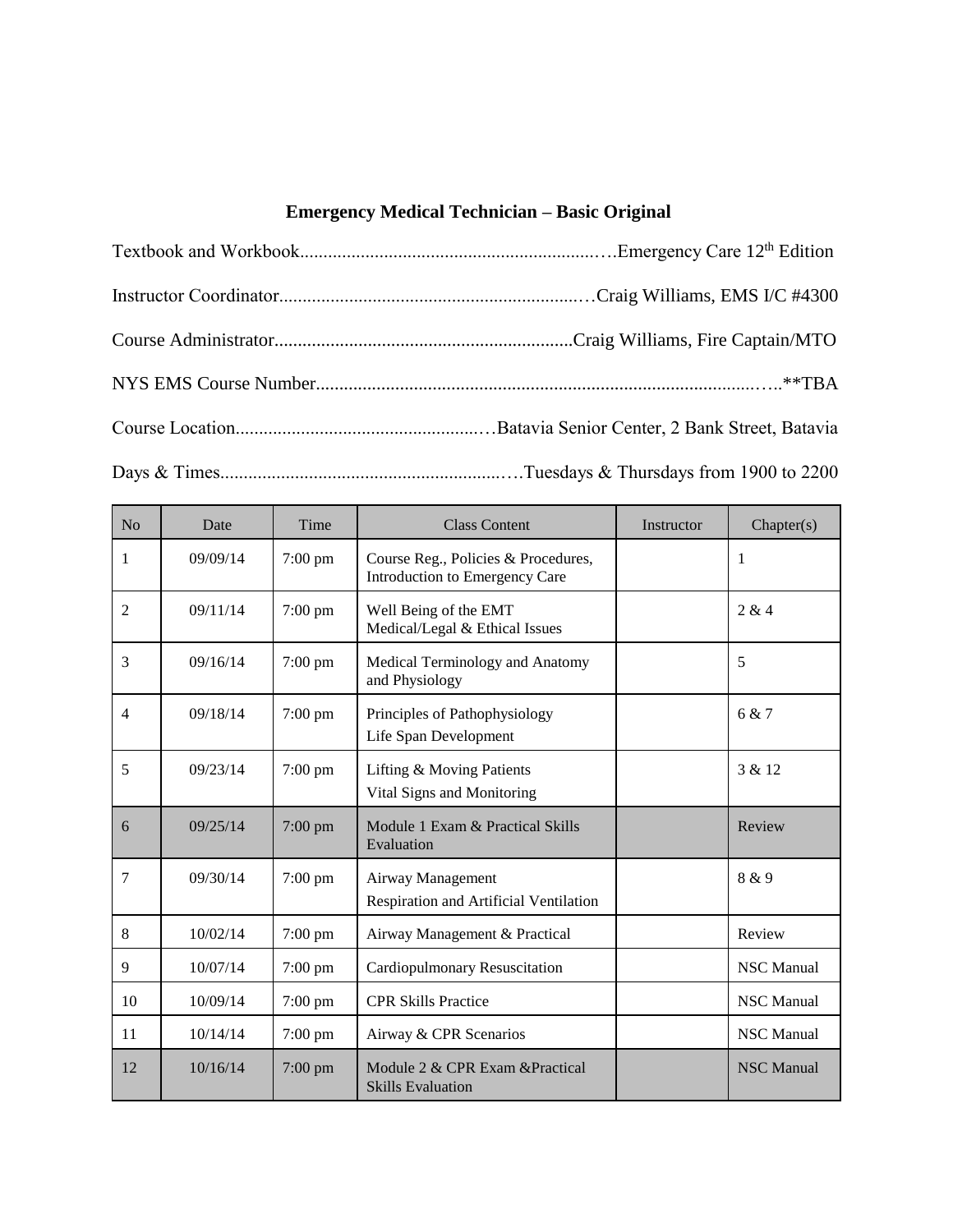| 13 | 10/21/14 | $7:00$ pm | Scene Size-up & Primary Assessment                                 | 10 & 11 |
|----|----------|-----------|--------------------------------------------------------------------|---------|
| 14 | 10/23/14 | 7:00 pm   | Assessment of the Trauma Patient                                   | 13      |
| 15 | 10/28/14 | $7:00$ pm | Assessment of the Trauma Patient<br>Practical Lab                  | 13      |
| 16 | 10/30/14 | $7:00$ pm | Assessment of the Medical Patient                                  | 14      |
| 17 | 11/06/14 | 7:00 pm   | Assessment of the Medical Patient<br>Practical Lab                 | 14      |
| 18 | 11/11/14 | $7:00$ pm | Reassessment<br>Critical Thinking & Decision Making                | 15 & 16 |
| 19 | 11/13/14 | $7:00$ pm | Communication & Documentation                                      | 17      |
| 20 | 11/18/14 | $7:00$ pm | <b>Patient Assessment Scenarios</b>                                | Review  |
| 21 | 11/20/14 | $7:00$ pm | Module Three Exam & Practical<br><b>Skills Evaluation</b>          | Review  |
| 22 | 11/25/14 | $7:00$ pm | General Pharmacology & Respiratory<br>Emergencies                  | 18 & 19 |
| 23 | 12/02/14 | 7:00 pm   | Cardiac Emergencies Part 1                                         | 20      |
| 24 | 12/04/14 | $7:00$ pm | Cardiac Emergencies Part 2                                         | 20      |
| 25 | 12/09/14 | 7:00 pm   | Cardiac Emergencies Lab                                            | 20      |
| 26 | 12/11/14 | $7:00$ pm | Diabetes & Altered Mental Status<br><b>Allergic Reactions</b>      | 21 & 22 |
| 27 | 12/16/14 | $7:00$ pm | Poisoning and Overdose Emergencies<br><b>Abdominal Emergencies</b> | 23 & 24 |
| 28 | 12/18/14 | $7:00$ pm | <b>Behavioral Emergencies</b><br>Hematologic and Renal Emergencies | 25 & 26 |
| 29 | 01/06/15 | 7:00 pm   | Module Four Exam & Practical Skills<br>Evaluation                  | Review  |
| 30 | 01/08/15 | $7:00$ pm | Bleeding & Shock                                                   | 27      |
| 31 | 01/13/15 | 7:00 pm   | Soft Tissue Trauma                                                 | 28      |
| 32 | 01/15/15 | 7:00 pm   | <b>Chest and Abdominal Trauma</b>                                  | 29      |
| 33 | 01/20/15 | 7:00 pm   | Musculoskeletal Injuries                                           | 30      |
| 34 | 01/22/15 | $7:00$ pm | Trauma to the Head, Neck and Spine                                 | 31      |
| 35 | 01/27/15 | 7:00 pm   | Multisystem Trauma                                                 | 32      |